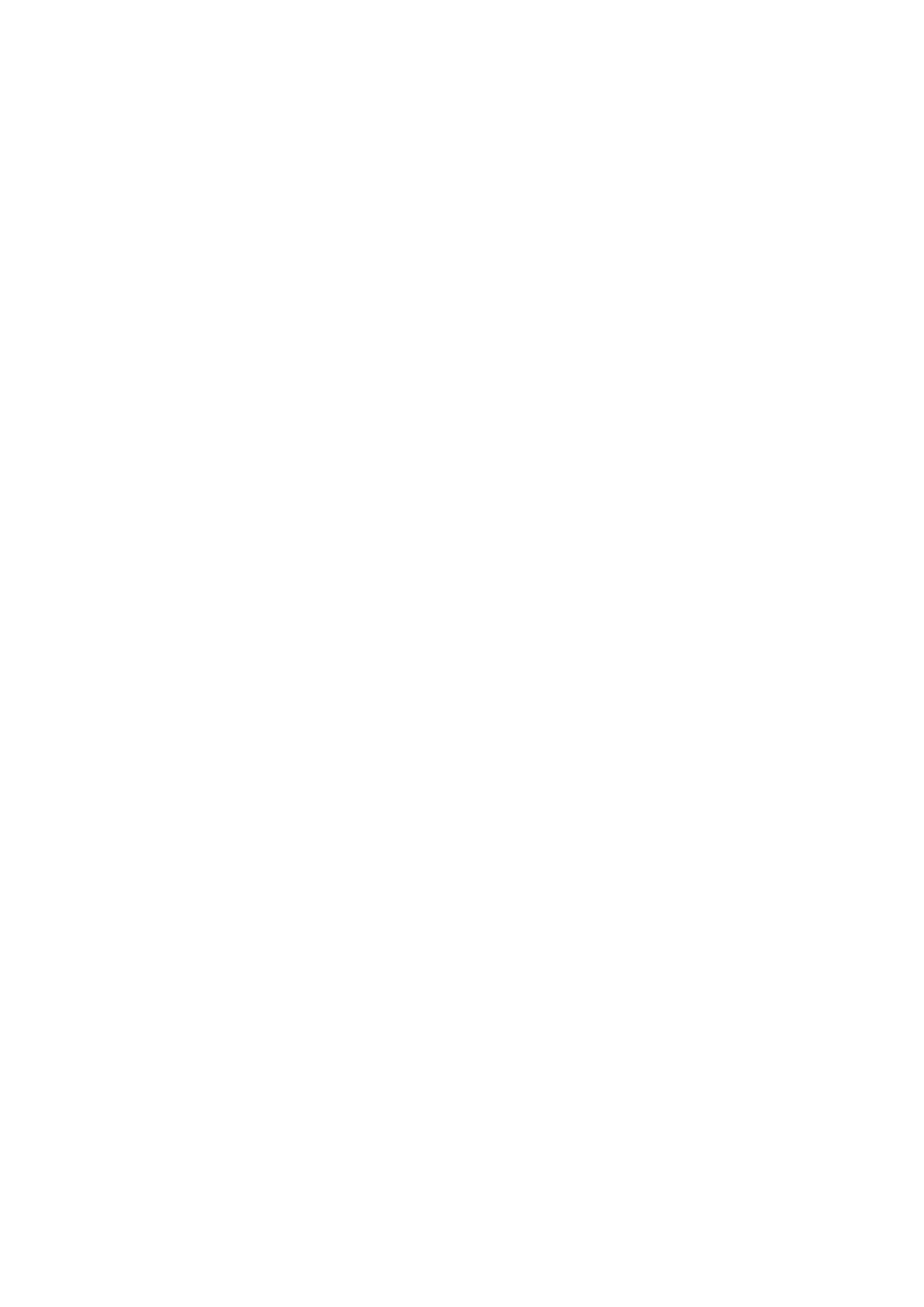

# **Chapter 22 Privacy**

In Australia, privacy legislation impacts how organisations handle personal information, conduct surveillance and engage in direct marketing. National privacy laws and state-based health privacy laws govern the collection, use, disclosure and transfer of personal and health information.

Most state and territory public sector agencies are regulated by state-based privacy laws, and these sometimes extend to private sector organisations engaged by those public sector agencies.

There are also a range of specific laws and codes regulating information, industries and activities including surveillance, telecommunications, direct marketing, websites, criminal records, financial services, government registers, cybercrime, identity theft, market and social research and company registers.

This chapter is designed to provide an introduction to some of the key regimes.

#### **Privacy Act 1988 (Cth) (Privacy Act)**

# **The Australian Privacy Principles**

The Australian Privacy Principles (**APPs**) apply to private sector organisations with an annual turnover of more than A\$3 million and their related companies, as well as some others including health service providers and organisations that trade in personal information. The APPs also apply to Federal government agencies.

The Act extends to the activities of foreign companies in Australia, and to the activities of foreign companies outside Australia, where those companies carry on business in Australia, and collect or hold personal information in Australia. The Office of the Australian Information Commissioner (**OAIC**) considers the collection of personal information from an individual located in Australia to be a collection 'in Australia', even if the company collecting the information is outside Australia at the time.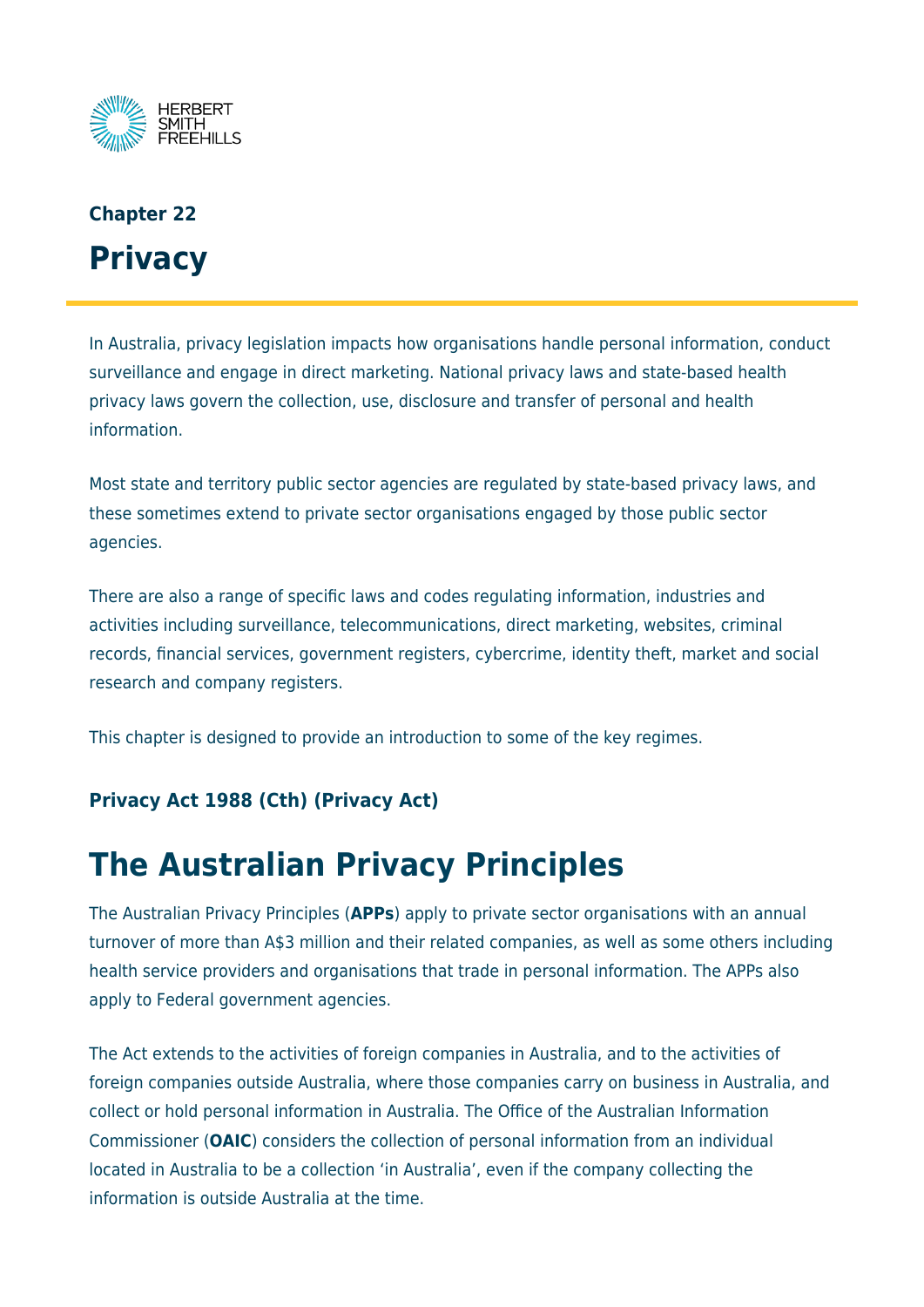It is important to note that the approach of the Privacy Act differs from the European model in that the Privacy Act does not contemplate the roles of, and distinctions between, 'data controllers' and 'data processors'.

The 13 APPs regulate the manner in which any regulated organisation can collect, store, use and disclose personal information. Special provision is made with respect to health and other sensitive information, which includes personal information about racial or ethnic origin, religious beliefs or affiliations, political or philosophical beliefs, membership of a political, professional or trade union or association, sexual preferences or practices, genetic and biometric information and criminal record.

Some exemptions apply, including for employee records, media and political parties.

## **Data breach notification**

Entities regulated by the APPs are also subject to the 'notifiable data breaches' scheme. Entities must promptly notify the OAIC and affected individuals where there is loss of or unauthorised access to or disclosure of personal information, and the incident is likely to result in serious harm.

# **Credit reporting**

Part IIIA of the Privacy Act and the Privacy (Credit Reporting) Code apply to Australia's consumer credit reporting system, under which credit providers contribute to and access the consumer credit histories of individuals held by credit reporting bodies such as Equifax, Illion (formerly Dun & Bradstreet) and Experian. The requirements primarily relate to consumer credit information, but this is sometimes used in connection with commercial credit arrangements, e.g. where sole traders or guarantors are involved.

# **Tax file numbers**

The Privacy Act also deals with the protection of tax file numbers, primarily through the binding Privacy (Tax File Number) Rule issued by the Privacy Commissioner. This Rule also complements some related provisions in tax legislation.

#### **Spam**

The Spam Act 2003 (Cth) (**Spam Act**) regulates the sending of 'commercial electronic messages' by anyone (including individuals) in, into or from Australia. In most cases, commercial electronic messages must not be sent without consent, and must include valid contact information and an unsubscribe facility. The collection and use of some automatically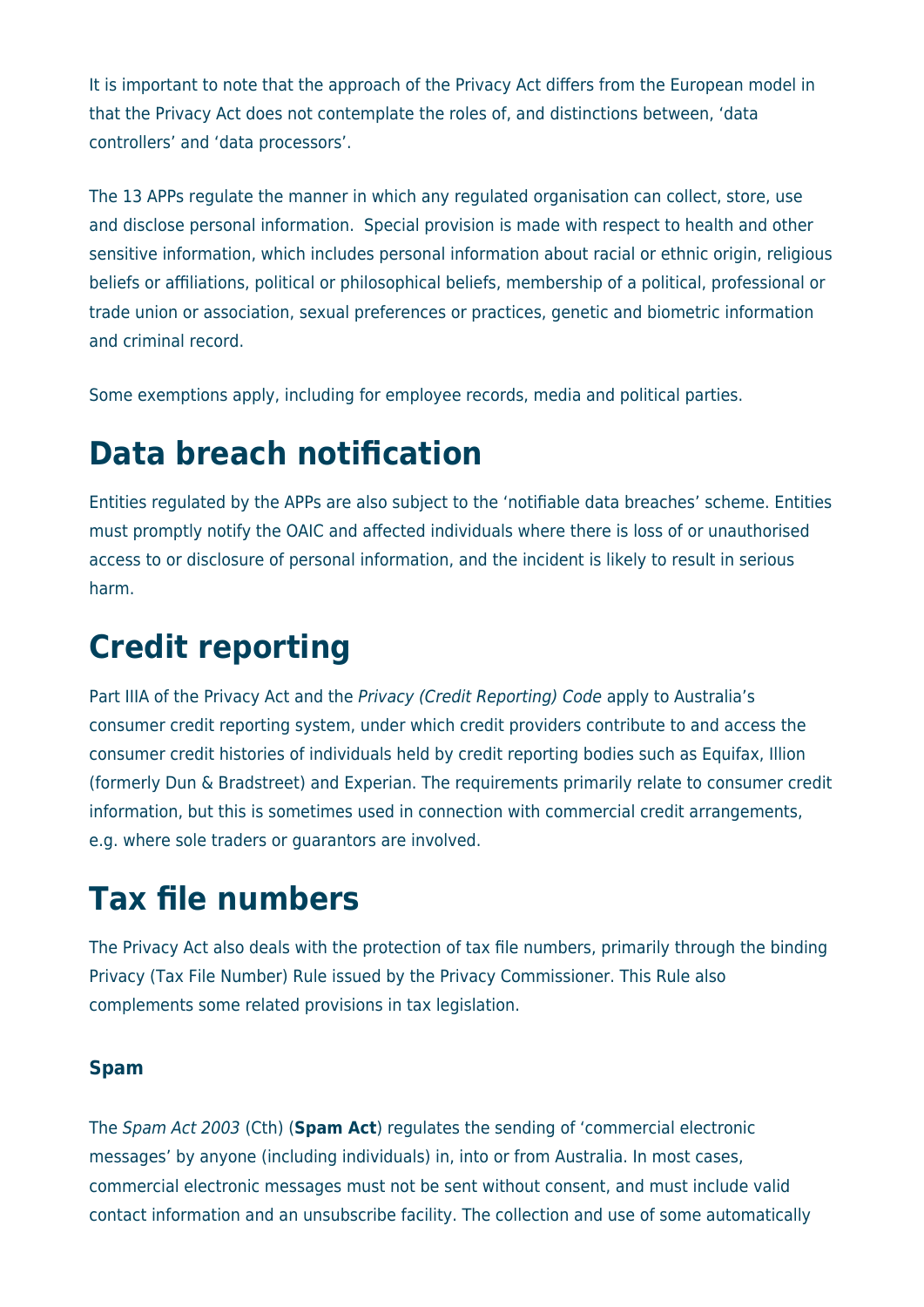harvested lists of email addresses is also banned.

#### **Telemarketing and the Do Not Call Register**

The Do Not Call Register was established in 2006. The types of numbers which may be included on the Register include home phone, personal mobile and fax numbers. Businesses must 'wash' their marketing lists against the Register to avoid calling or faxing those numbers.

An associated mandatory industry standard regulates telemarketing and market research calls generally, including prohibited calling times, information to be provided during calls, calltermination requirements and the use of calling line identification.

#### **Health records**

Notwithstanding the fact that the Privacy Act regulates the manner in which all personal information (including health information) is handled, there are additional health records laws in three state/territory jurisdictions: New South Wales, Victoria, and the Australian Capital Territory.

These health privacy regimes have many similarities to the APPs, but go further in some areas including deceased individuals, information access procedures, retention periods and additional requirements for health service providers.

Australia's e-health records system also includes specific privacy requirements.

A number of health-related privacy guidelines have also been published by regulators, including in relation to medical research and genetic information.

#### **Surveillance**

### **Surveillance devices laws**

All states and territories have some form of surveillance devices legislation. These laws generally prohibit certain uses of surveillance devices and information obtained using surveillance devices, with some exceptions for law enforcement. Depending on the jurisdiction, these laws may regulate optical surveillance devices (e.g. cameras), listening devices (e.g. microphones), location-tracking devices (e.g. GPS) and data surveillance devices.

The Australian Law Reform Commission has recommended the introduction of national surveillance devices laws to replace the existing state and territory laws, including in relation to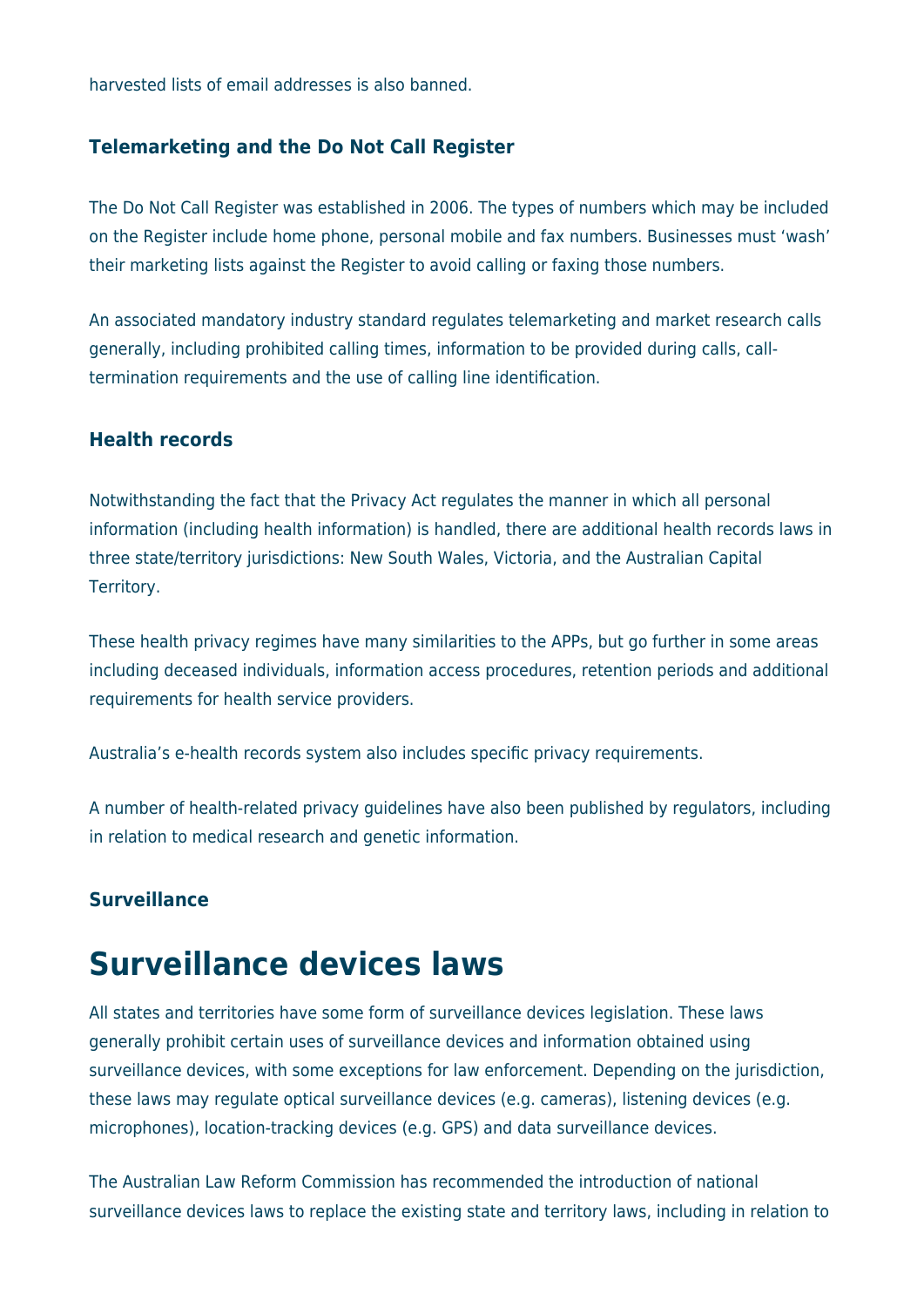workplace surveillance.

# **Workplace surveillance**

Specific workplace privacy legislation exists in New South Wales and the Australian Capital Territory. Those laws regulate overt and covert camera, computer and tracking surveillance, including:

- requirements to provide employees with 14 days' notice (unless otherwise agreed) of an intention to commence surveillance;
- provision for covert surveillance by order of a Magistrate where unlawful employee conduct is reasonably suspected; and
- prohibition of surveillance in change rooms, bathrooms and toilets (Victoria also has similar requirements to this).

### **Telecommunications interception and listening devices**

With respect to telephone communications, the federal Telecommunications (Interception and Access) Act 1979 (Cth) prohibits listening to or recording communications passing over a telecommunications system without the consent or knowledge of the parties to the communication.

Listening and surveillance devices legislation in each state generally prohibits the use of a listening device to listen to or record private conversations to which the user is not a party without the consent of all parties.

#### **Spent convictions**

All Australian jurisdictions except Victoria have 'spent convictions' laws which limit the use and disclosure of information about old minor criminal convictions.

#### **Tort of privacy**

Consistent with a general trend in common law countries, including the UK and New Zealand, there appears to be some movement in Australian courts towards recognising new rights to recover damages to for invasions of privacy generally, separate from statutory remedies for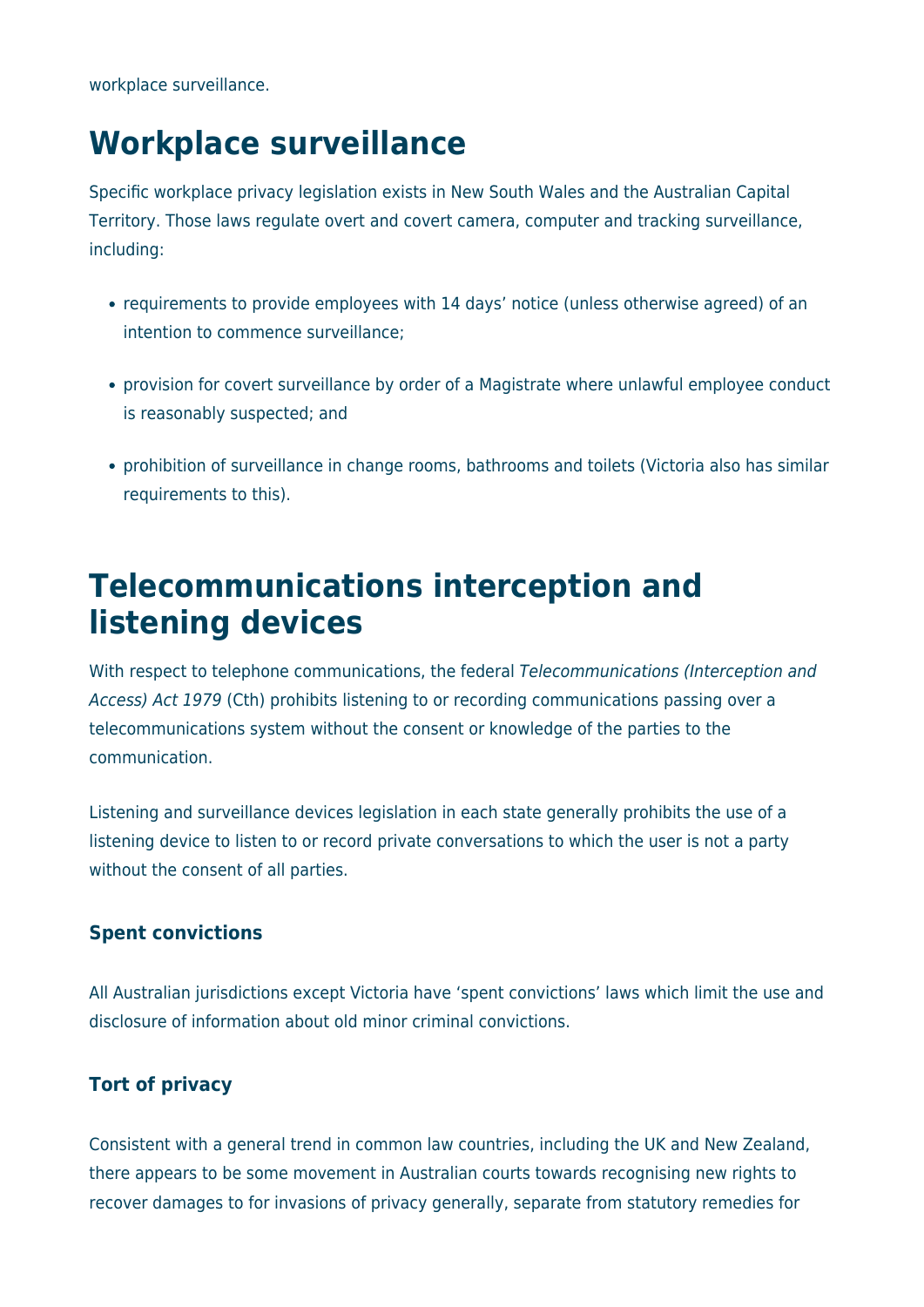inappropriate dealing with personal information.

The federal government is considering legislating in this area, having released a law reform report in 2014 proposing either a new right to sue for serious invasions of privacy, or a new tort of harassment coupled with an extension of breach of confidence to cover emotional distress. A NSW law reform report in 2016 has also recommended introducing a right to sue for serious invasions of privacy.

#### **Consumer protection**

The Australian Consumer Law prohibits certain misrepresentations and misleading and deceptive conduct in trade or commerce in Australia. This can be relevant to the content of privacy policies and statements, which sometimes over-commit companies by promising to meet privacy standards which exceed legal requirements and are difficult to maintain.

#### **Enforcement**

The OAIC investigates complaints from individuals about interferences with privacy that are contrary to the Privacy Act. The OAIC also has the power to initiate own motion investigations about potential breaches of privacy that do not relate to a particular complainant.

Following its investigation, the OAIC has the power to make a determination ordering compensation and reparatory action, among other things, which is enforceable in the Federal Court or Federal Magistrates Court.

Certain breaches of the Privacy Act, Spam Act or Do Not Call Register Act 2006 (Cth) can result in fines of up to AU\$2.1 million. Regulators can also agree enforceable undertakings with entities that breach these Acts.

In some jurisdictions, contravening privacy legislation can result in the imposition of fines or imprisonment. For example, a breach of the Surveillance Devices Act 1999 (Vic) can result in imprisonment of up to two years or the imposition of substantial fines..

Last updated: 01/03/2019

### **Key contacts**